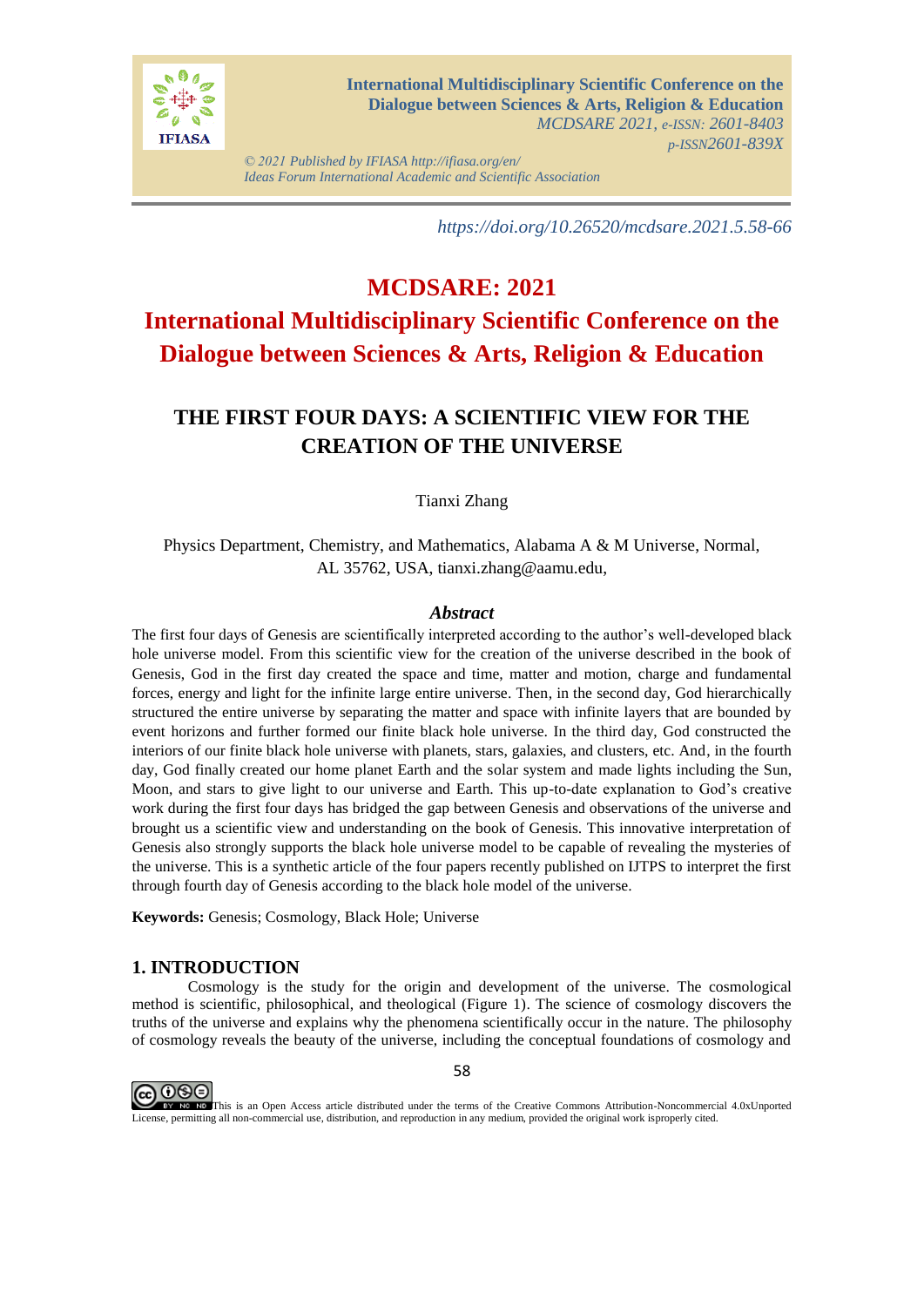the philosophical contemplation of the universe as a totality. Philosophically, the universe must be in all aspects characterized as beauty, simplicity, and completeness. An ugly, complicated, and incomplete stuff cannot be a work done by God. The theology of cosmology reveals the love of the universe, including the initial creation and origin of the universe and lives, and shows God's spirit, power, and love to the entire universe and all lives created by him including our earthly beings. Overall, cosmology is a branch of study to find scientifically the fundamental truths of the universe, to explore philosophically the complete beauty of the universe, and to uncover theologically the great love of the universe.



Fig. 1: Cosmology is the study of the universe, combining science, philosophy, and theology [1]. The science of cosmology explores the fundamental truths of the universe; the philosophy of cosmology reveals the complete beauty of the universe; and the theology of cosmology shows the great love of the universe

The cosmology has a long history which can be traced back to the 3000 BC's Babylonian cosmology with the heavens and the earth being equal and joined as a whole without the geocentric worldview, the 1700 BC's Hindu cosmology for the universe to be cyclically created and destroyed with the multiverse concept, the ancient Hebrew or biblical cosmology of a flat earth at the middle connecting via gates with a hell below the earth and heavens above the earth, the 2 AD's Ptolemy geocentric model of the universe that describes our earth to be the center of the universe and all planets including stars and the moon to be revolving around the earth, and the 1600 AD's Copernicus-Kepler-Newton heliocentric model of the universe that describes the Sun to be the center of the universe and our earth (also planets and the moon) to rotate by its own. The modern cosmologies were developed on the basis of the ideas of the early cosmologies and the observations of the universe with modern technological instruments, and started their eras especially after Albert Einstein developed his general theory of relativity in 1916, such as Einstein's infinite static cosmology and Friedmann-Lemaitre's finite dynamic big bang cosmology. The ancient cosmologies were most mainly philosophical and theological, while the modern cosmologies including the Copernican heliocentric model of the universe were more scientific. The author believes that a complete cosmology should cross the borderlines among science, philosophy, and theology. Any finite universe model must face critical issues and difficulties on the outside worlds and prehistory of the universe. Any infinite universe model cannot actually scientifically address the origin of the entire universe, but may philosophically describe it as being existed forever beginninglessly and endlessly or theologically describe it as being created by God in the beginning.

Based on the well-developed modern sciences of the nature and high-tech observations of the universe, scientists have developed the standard big bang cosmological model. It solidly bases on the Einsteinian general relativity (GR) to describe the effect of matter on spacetime and the Newtonian cosmological principle (CP) to describe matter and radiation to be uniformly distributed in the spacetime.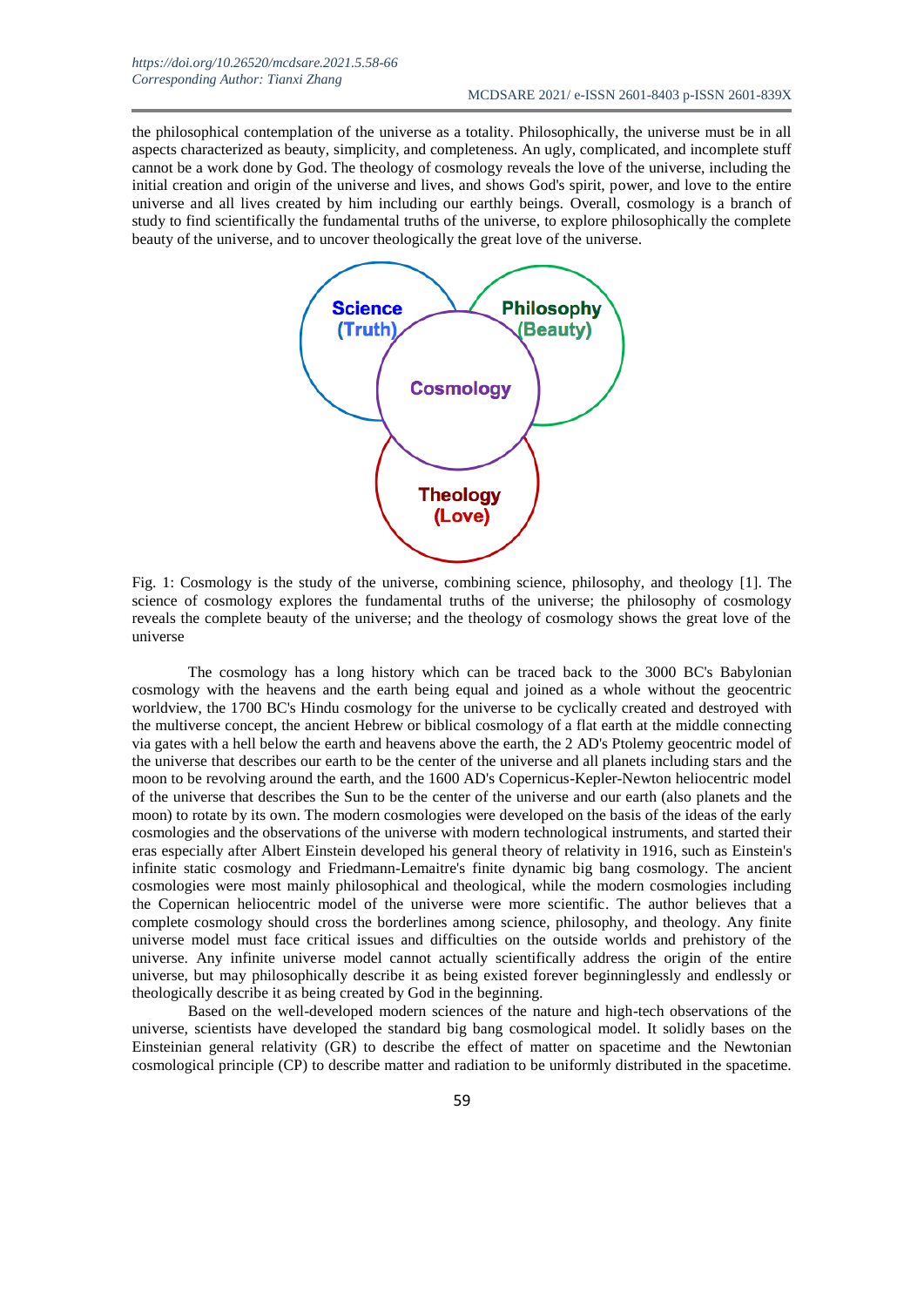But this model strongly relies on an increasing number of hypothetical entities (HEs) in order for it to be capable of explaining the observations of the universe and overcoming the cosmic difficulties (Figure 2). The big bang model of the universe (BBU) is not yet enough scientific because it includes many HEs that may never be tested or justified such as dark energy and inflation, not yet enough philosophical because it has many uncertain issues that cannot be appropriately solved or answered such as what the outside of the universe is, what the era before the big bang was, where the universe came from, etc., and thus is incomplete or imperfect, and not yet theological at all because it is severely inconsistent or conflicts with the book of Genesis of the bible and thus excludes the creator, God. A big bang of this finite universe does not need God, but for the outside and prehistory, we may still have to think these philosophically or theologically. The ancient biblical or Hebrew's cosmology, conventionally developed from the book of Genesis, is apparently theological and severely contradicts with observations of the universe, so that it is not scientific. The book of Genesis likely appears to describe the universe with a flat earth at the middle connecting via gates with a hell at bottom and heavens at top. The discrepancy between observations of the universe and Genesis of the bible are most probably resulted either from the ancient bible writer, who did not appropriately describe God's inspiration for the creation of the universe, or from the later bible translators, who did not precisely translate the book of Genesis from Hebrew to English. There has not yet been any scientific model developed so far to be able to fully address, describe, and understand the book of Genesis about the creation of the universe.



Fig. 2: The comparison of fundamentals between BBU and BHU [1]. The BBU is based on two fundamentals, GR and CP, with innumerable HEs in order for it to explain observations and overcome cosmic problems and difficulties. The BHU is based on three fundamentals: GR, CP and SBHEP, with one more base (i.e. SBHEP). The BHU can also perfectly explain all the existing observations of the universe and meantime overcome the cosmic problems and difficulties in terms of the well-developed physics without needing any other HEs.

Recently, the author developed a new cosmological model called black hole universe (BHU) on the bases of three fundamentals [2-4] in attempt to model the universe, explain the existing observations, and overcome the cosmic problems and difficulties without relying on any other HEs. The three fundamentals of black hole universe are: (1) Einstein's general theory of relativity (GR) that describes the effect of matter on spacetime, (2) Newton's cosmological principle (CP) of spacetime homogeneity and isotropy in a large scale, and (3) Zhang's newly proposed principle of spacetime black hole equivalence (SBHEP) that suggests that a black hole constructs an individual spacetime and a spacetime wraps a black hole [5]. In comparison with the currently accepted standard big bang model of the universe, the black hole universe model uses one extra principle to remove all hypothetical entities (Figure 2). The black hole universe model is scientific because it can explain all existing observations of the universe and overcome all cosmic problems and difficulties. It is philosophical because the entire universe or spacetime is beautifully structured with similarity, simply described by the well-developed physics without nonjustifiable HEs, and completely represented having no beginning, no end, and no outside. Recently, the author has demonstrated that the black hole universe model is also theological because it can fully address the creation of the universe. In the sequence of study, he has self-consistently interpreted the book of Genesis regarding God's work during the first four days [1, 6-8]. This conference proceeding presents a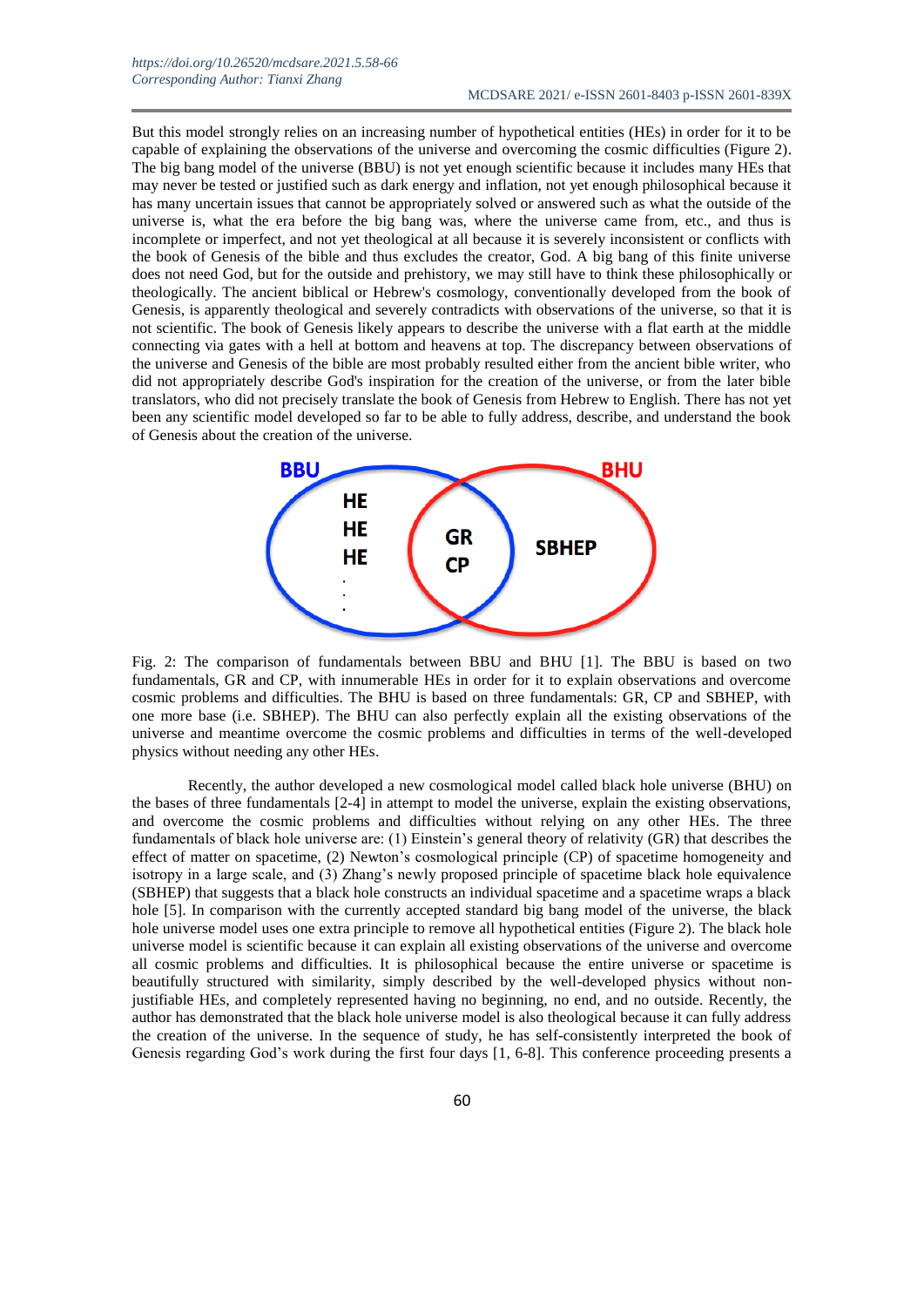synthetic article to describe overall the scientific view for the creation of the universe by God in the first four days.

## **2. SCIENTIFIC VIEWS ON THE FIRST FOUR DAYS OF GENESIS**

In accordance with the New International Version (NIV) of the bible, the sections one through nineteen of chapter one in the book of Genesis describe how God created the universe in the first four days. This conference paper synthetically overviews the creation of the universe described in the first nineteen sections of Genesis according to the author's well-developed black hole universe model, which scientifically, philosophically, and theologically interpreted God's work on the creation of the universe during the first four days.

#### **2.1. The First Day**

The work done by God in the first day to create the universe can be divided into three parts. At first, in the beginning, God created the heavens and the earth, The heavens are the worlds of spirit, which are the holiest places or paradises that God, angels, and other heavenly beings reside or live in, as many other parts of the bible described as the dwelling places of God, God's angels, God's saints, and some human spirits at death to go. In contrast with the heavens as the worlds of spirit, the earth that God created in the beginning is the world of matter or the entire space that all the matter and earthly beings including our human beings and other lives exist or live in. The Hebrews had no proper word for the "world" in its wide sense of "universe", so the word "earth" was chosen to represent the world of mater or the universe. At this moment, the entire space created by God was an empty infinite (or formless) large dark/black hole, a three-dimensional (3D) dark empty space. Time, a quantity to measure change and motion, could not be started (or say  $t = 0$  was remained) because there was no matter and thus no motion and no change. The quantity of space determines positions and measures sizes and an empty space is not yet physical, but purely geometrical. God is a spaceless being and space only opened with his creation of the universe. Therefore, in the beginning, God opened an infinite empty dark geometric space without matter and energy, called the earth in the Genesis of the bible.

Secondly, God created matter, which was initially super fluidal and neutral substance called "waters" in the book of Genesis and filled sufficiently into the empty earth (i.e. the entire space) in accordance with the Mach-Schwarzschild mass-radius relation, God's law. The waters are not those we are using and drinking daily, whose molecules are made of two hydrogen and one oxygen atoms  $(H<sub>2</sub>O)$ , All things we see nowadays are all made from this initial super fluidal and neutral matter, God's waters, as the Koran stated: "From water we have made all things." God further let his Spirit be hovering over the waters to power the initial super fluidal and neutral matter with energy and motion via the work done by the gravitational interaction (i.e. force between masses), a fundamental force created by God in this era for the nature, followed by the first and second laws of thermodynamics, i.e. the law of energy conservation including heat and the law of entropy (defined as a measure of system's disorder) increase for any isolated system or the entire universe. The rotational or spinning characteristics of all celestial objects including the later formed planets, stars, galaxies, and clusters might be due to or come from the initial hovering of God's Spirit and power. With this fundamental force, the mass of an object in the entire space measures the inertia of motion of the object. As Mach's principle stated, the inertia of an object is resulted from the gravitational interaction of the object with the rest of the universe. In this era, the time was started or created by God to measure the change and motion and it always points to the future along the direction of entropy increase. God is a timeless being and time only began with his Spirit to power his created matter and universe. The space and time (i.e. spacetime) of the grand universe that God created was an infinite large black hole with infinite great mass and radius, but a constant massradius ratio, and an infinitesimal mass density. In other words, the spacetime created by God is equivalent to a physical black hole. Until this point, the universe is darkness that God later called night. The temperature of the grand universe is not absolute zero but still infinitesimal because both the density and pressure of the matter are infinitesimals.

Thirdly, God created light (i.e. electromagnetic radiation), which is composed of varying electric and magnetic fields, and produced by accelerating electrically charged particles. According to the decreasing order of wavelength or the increasing order of frequency, we usually categorize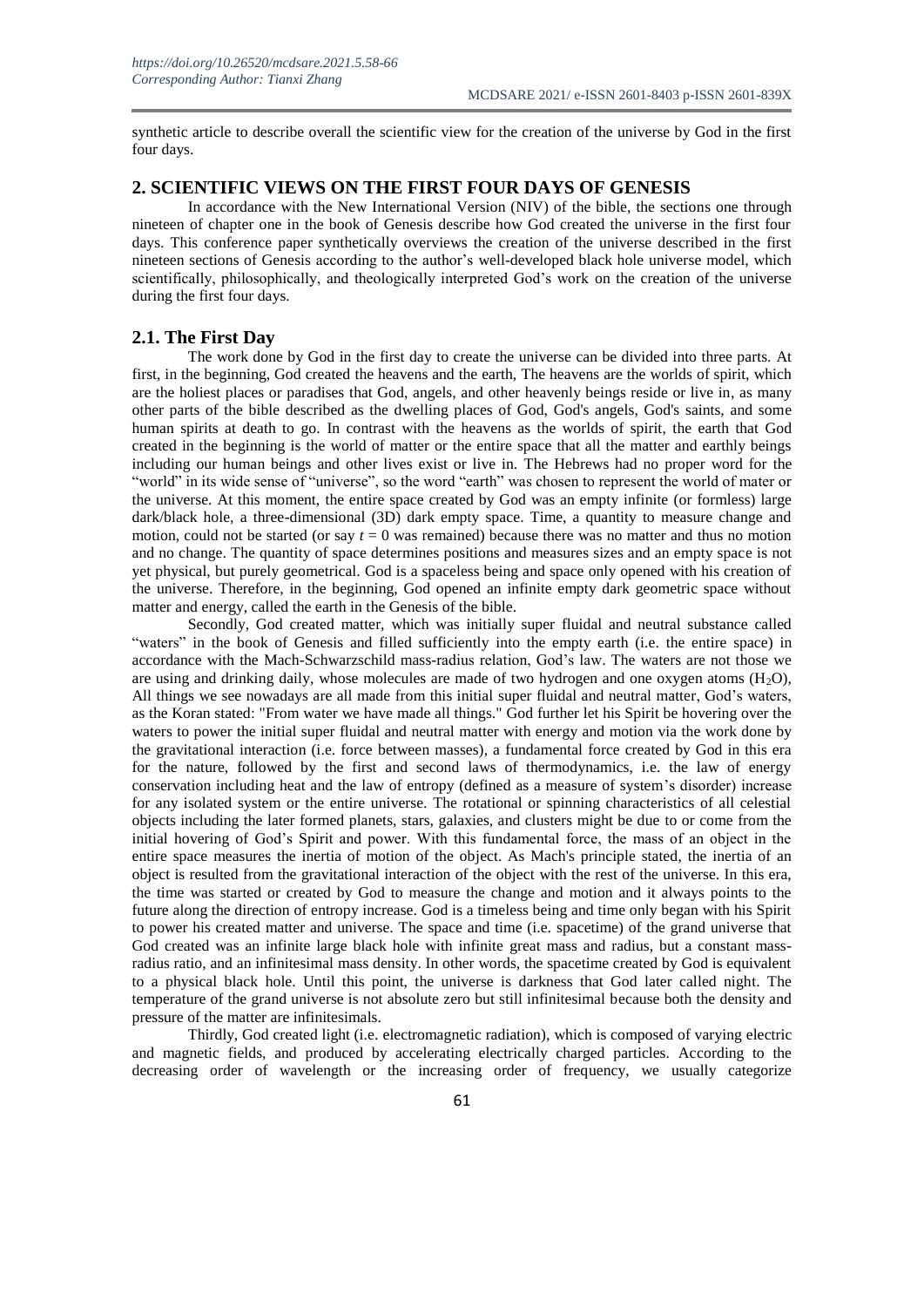electromagnetic radiation or waves as radio wave, microwave, infrared, visible light, ultraviolet, X-ray, and gamma ray. Oscillating negatively charged electrons and positively charged nuclei including protons may produce radio waves and microwaves. Thermal motions of electrons may produce infrared. Orbital (i.e. energy level or state) changes of electrons in atoms may emit visible light and ultraviolet. Sudden stops of high-speed electrons on a target can emit X-rays. Nuclei reactions and decays may produce gamma rays. It should be noted that, to God, a light with any frequency is visible, but to human beings, the visible light has a rather narrow range of frequency or wavelength. To accomplish this goal, God simply set the free neutrons that are composed of the initial super fluidal matter to be unstably decaying to protons by emitting electrons and antineutrinos with a mean lifetime of around fifteen minutes.

Before the creation of the light, the universe was darkness, i.e. in the evening. After the creation of the light, the universe began its daytime, i.e. the morning at first. Lighting the dark universe, God changed the universe from night to day (i.e. darkness to brightness or evening then morning). We usually say a day morning then evening, but in the Genesis of bible, it always said a day first evening then morning. That God saw that light was good indicates that he liked the daytime more than the night. Therefore, the first day of creation was a long day. It contained the entire time period for God to create the 3D infinite and empty space, to make matter and fill in the space with a full of matter, to power the matter with motion and start the time, to create the fundamental forces and issue inertia, and to generate light that switched the entire space or the grand universe from night to day. It was not the earth day, which is only the time needed for our earth that we reside in to make one rotation about its axis, i.e. 24 hours. In fact, at this moment, the Sun, the planets including our earth, and the moon were not formed and placed yet, and thus it is meaningless to say the earth day. In the first day, God created the first black hole, the infinite entire space or the grand universe, simply denoted by U.

#### **2.2. The Second Day**

The work done by God in the second day to structure the infinite entire universe or spacetime into layers can be divided into two steps. First, God structured the infinite entire universe or spacetime by separating matter (i.e. the waters) with vaults or boundaries into layers or multiverses and then further created our finite black hole universe, which has a finite radius, mass, density, temperature, and entropy. Here, the vault can be understood as the event horizon (or boundary) of black hole universe, which separated the water or matter inside (or below) the vault from the water or mater outside (or above) the vault. No water or matter even the light can flow up through or escape across the vault from inside (or under the vault) to outside (or above the vault). It is the boundary for matter and light to be able to go or, in other words, the boundary for us to be able to view or observe. The sky, which we can view (and where stars shine), is limited by or extended to the vault or the event horizon. The sky, usually called celestial dome, is everything that lies above the surface of our earth including the atmosphere and outer space. The water above the vault are not the raindrops and vapours from clouds, because the vault should be much higher (as high as stars we can view) than the height of clouds.

The vault or event horizon was automatically formed from gravitational attractions when God set the speed limit of matter including light to be finite. This greatly limits our view and constrains our observable universe to be finite. No such speed limit, we suppose to be able to view or observe the entire universe. The difference between human beings and God is that of finiteness and infiniteness. The vault or event horizon, because any matter even light cannot escape from it, is darkness if it is viewed from outside. So, for us living under the vault or inside the event horizon, the outside cannot be seen because it is out of our view or is darkness or at night. God built the dark outside of the vault in the evening, and then made or fixed the bright inside of the vault in the day. Therefore, there was the darkness or evening outside the vault, there was the brightness or morning of the day inside the vault. That was the second day, which again was not the earth day with 24 hours, the time period for our earth axially rotating one revolution. The second day was the day of structuring the infinite entire universe or spacetime with infinite layers and further creating our finite black hole universe. It was the time needed for God to form the event horizons or vaults and thus separate mater outside (i.e. the side of darkness or night) from inside (i.e. the side of lightness or day).

From the infinite entire spacetime with infinitesimal matter density and absolute temperature and infinite great mass and radius to our finite black hole universe, there have infinite separations or vaults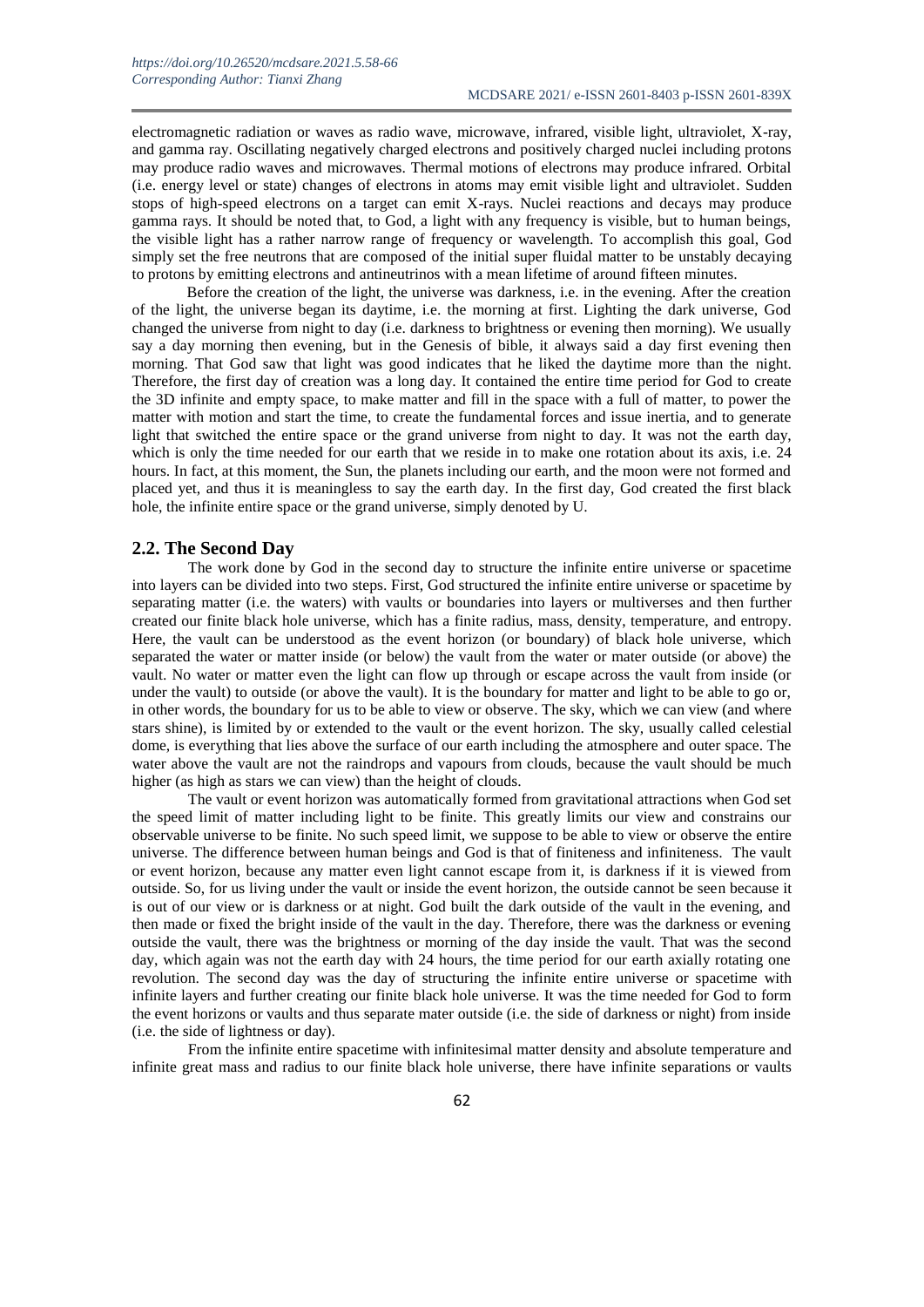(i.e. event horizons) to be formed. All layers or universes are self-similarly separated by event horizons (or vaults in the book of Genesis), and governed by the same physics that includes the Einsteinian general theory of relativity with the FLRW metric, Mach-Schwarzschild mass-radius relation, and positive curvature constant. Figure 3 shows the infinite hierarchically layered spacetime [4,9]. The outmost layer called the grand universe (i.e. the entire spacetime that God initially created) is infinite in radius and mass with mass-radius ratio to be a constant, but zero or infinitesimal for the density and absolute temperature. The bottom layer is the layer of child universes. The second layer from the bottom is the layer of our universe and sister universes, which are finite and parallel one another. A child universe is a subspacetime of our universe; our universe is a subspacetime (or a child universe) of the mother universe; the mother universe is a subspacetime (or a child universe) of the grandmother universe; and so on. If we number the layer from the bottom layer (or child universe) to the top layer (or grand universe), we should have the count as  $1, 2, \ldots$ , to  $\infty$ .



Fig. 3: The infinitely layered structure of the entire spacetime or grand universe [4, 9]. The outmost layer is the grand universe and the bottom (or innermost) layer is the layer of child universes. A child universe is a subspacetime of our universe, our universe is a subspacetime (or child universe) of mother universe, the mother universe is a subspacetime (or child universe) of grandmother universe, and so on.

Overall, in the second day, God structured the infinite entire spacetime or universe that he created in the first day into layers by separating the waters (i.e. the matter or super fluidal substance that God initially made and filled into the entire space) with vaults, which in physics can be understood as event horizons. God did this work by only setting the light speed as the speed limit for any matter and particles in the world of matter. From the infinite entire universe, which has infinite large radius and mass and infinitesimal density and temperature, to our finite black hole universe, which has a finite mass, radius, density, and temperature, there are infinite layers, which are structured hierarchically and governed by the same fundamental laws of physics. The infinitely layered structure of the entire spacetime or grand universe can be mathematically represented by sets and subsets as  $U = \{... \}$ F, F, F, F, ...{G, G, G, ...{A, A, A, ...{S, S, S, ...{C, C, C, ..., C} } } }...}, in which {C, C, C, ..., C} = O is our finite black hole universe and  $\{S, S, S, ..., O\} = M$  is the mother universe [1-3].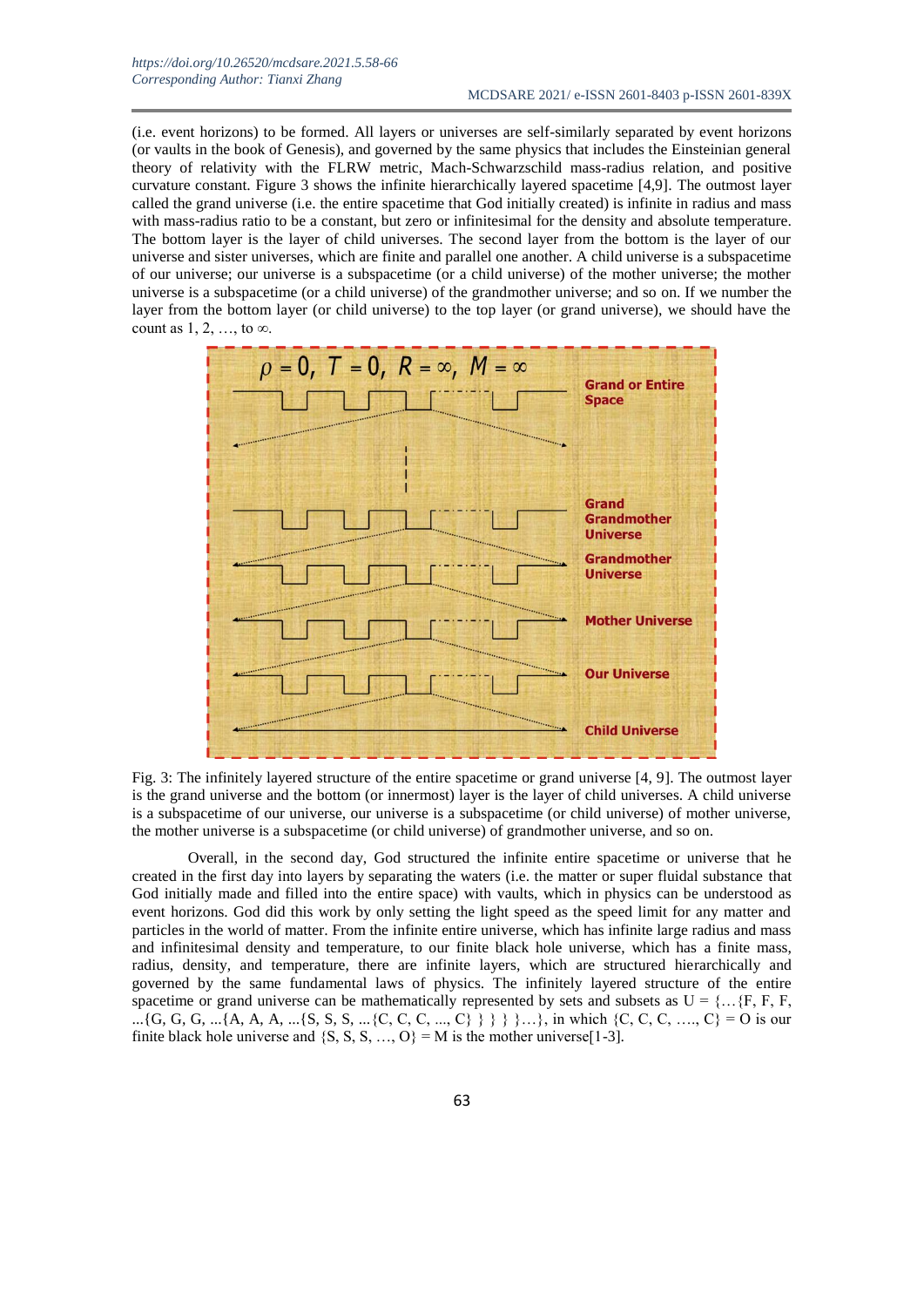## **2.3. The Third Day**

The work done by God in the third day to construct the interiors of our finite black hole universe can be also divided into two steps. First, the matter (i.e. the water or the God's initially created super fluidal matter) under the vault (i.e. inside the event horizon, e.g. our finite black hole universe) gathers (or gravitationally collapses) to one place appears (or produces) dry ground that God called it as "land". Since the God's created initial super fluidal matter is called the water, then a dry ground or land is something without such water or not in the initial super fluidal state. That is to say, the dry ground or land should be an enough condensed, and thus not anymore super fluidal (i.e. gaseous, liquid, or solid) celestial object that God could stand firmly on, such as a star, a planet including our earth, etc. The waters under the vault (i.e. inside the event horizon, e.g. our black hole universe) gather to many places so that appear or produce seas such as galaxies (i.e. the seas of stars including planets, etc.), clusters (i.e. the seas of galaxies), etc. Gathering water to one place appears a land or celestial body such as a star and planet, and gathering waters to many places appears many lands or celestial bodies (e.g. many stars and planets) that form a sea such as a galaxy. A galaxy is a sea of stars and a cluster is a sea of galaxies. The sea refers to a vast expanse or quantity of something. It is not the expanse of salt waters that covers most of our earth's surface.

In the Hebrew's era, concepts of galaxies and clusters were not built or developed, so that they were named as seas in the book of Genesis. In China, since the ancient time to the present, our galaxy, Milky Way, had being called as a river "Silver River" (or in Chinese "Yin He"). This section of Genesis of the bible told us how God created stars, planets, galaxies, clusters, etc. from the initial super fluidal matter, i.e. the God's waters, through gravitational collapses under a vault or in a black hole universe (i.e. inside an event horizon). The matter or water flows downward across the vault and the vault rises upward, which explains the expansion of the black hole universe or spacetime. When a black hole accretes matter (or absorbs waters), it expands or enlarges its size [10]. Observations indicate our black hole universe contains billions of galaxies and each galaxy contains billions of stars. For instance, our galaxy – the Milky Way – contains about hundred billions of stars. The Virgo cluster contains thousands of galaxies, in which the giant elliptical galaxy M87 is one of the largest and brightest galaxies.

God then chose one land (i.e. celestial body or planet) that he created as our land or our earth to produce plants and trees that bear fruits with seeds according to their various kinds. God let our earth produce or grow vegetation, including plants that bear seeds according to their kinds and trees that bear fruits with seeds in them according to their kinds. Since this part does not belong to physical science, the author cannot appropriately describe the details. Therefore, the third day was the day of structuring the interiors of our finite black hole universe by creating celestial objects from the gravitationally collapsing matter such as stars including planets and our earth, on which plants and vegetation were grown or produced. To shine the stars, God assigned matter and light or massless radiation with duality of particle and wave. This leads to fusion reaction to occur in the core of stars and power emissions from the stars. The third day was the time period for God to form stars (lightness or day) including galaxies (seas of stars) and clusters (seas of galaxies) from the initial waters (darkness or night) and to create our planet, the earth, that grows plants and vegetation.

Overall, in the third day, God constructed the interiors of our finite black hole universe [4]. The work includes the formation of celestial objects by gathering the waters or gravitationally collapsing the initial super fluidal matter under the sky or inside the even horizon of our black hole universe. These formed celestial objects could be stars and planets called dry grounds or lands, in which matter is not in the water state any more, and galaxies and clusters called, respectively, seas of stars and seas of galaxies. Stars luminously shine on (or give off energy to) the world of matter when fusion occurs after particles of matter were assigned with the property of waves or the ability of quantum tunnelling of the Coulomb barrier. God further selected one land (i.e. our earth) for plants to grow and then for humans to live. In the third day, God constructed the interiors of our black hole universe to breed C, the child universes, which refer to star-like, massive, supermassive black holes. The third day was the day of our finite black hole universe. During this day the interiors of our universe such as stars, planets including our earth and moon, galaxies, and clusters were created and constructed.

## **2.4. The Fourth Day**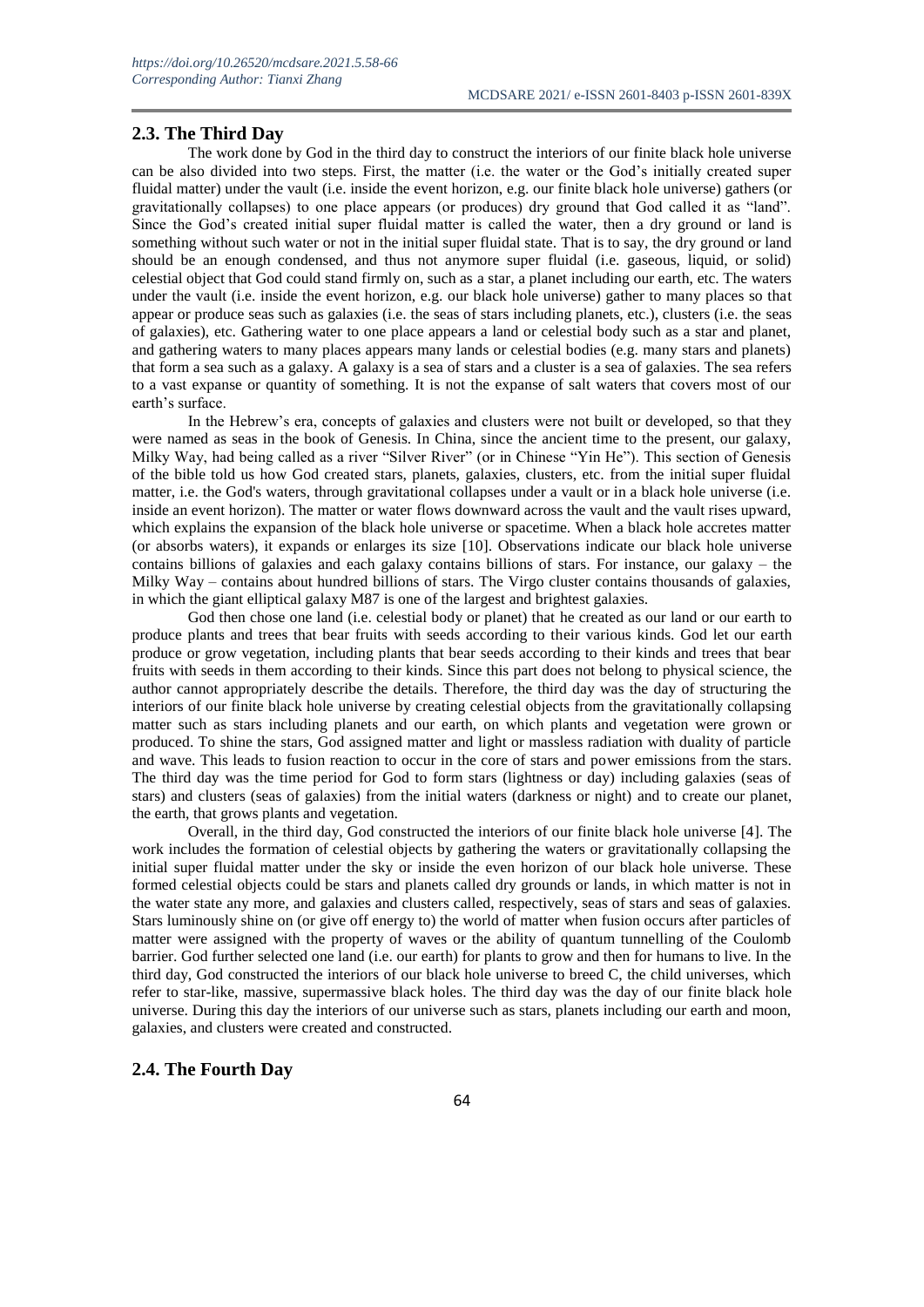The work done by God in the fourth day to create the solar system with our earth and lights to light the universe and our earth can be divided into two aspects. First, God made the stars and planets including their natural satellites such as the moon of our earth, which were created or constructed in the third day, to be lights that can emit (from their photospheres if stars) or reflect (by their surfaces if others) light, which here especially refers to the visible light, in our black hole universe (i.e. in the vault of the sky or within the event horizon) to separate the day from the night (i.e. from the darkness to the brightness). Our universe contains hundred billions of galaxies, each galaxy contains hundred billions of stars, each star has a number of planets including dwarf planets, thousands of comets, and billions of asteroids, and each planet may also have moons.

Then. God further created our solar system and made two great lights for the earth. The greater light is the Sun, which emits light from its photosphere and governs the day. The lesser light is the moon, which reflects the sunlight and governs the night. To our earth, the day and night governed by the Sun and moon are the earth day and night. This was accomplished by placing the Sun at the center of the solar system, enabling our earth to be revolving around the Sun once an earth year and meantime spinning itself about its own axis once an earth day, and making the moon to be revolving around the earth once about every earth month. God satisfied his work in the fourth day. It was a day to prepare the earth for plants to grow and for lives, especially humans, to live. Before the creation of lights to give light to our black hole universe (in the vault of the sky) and on the earth, everywhere in our black hole universe, including on the earth, was darkness i.e. there was the evening. After the creation of lights to give light to our black hole universe and to our earth, everywhere in our black hole universe, including on the earth, becomes brightness and thus there was the morning.

The Sun is our star and lies at the heart of the solar system. It holds almost all the masses of the solar system and emits electromagnetic radiation, especially visible light. There are eight planets revolving around the Sun and our earth is the third planet, five dwarf planets, thousands of comets, and billions of asteroids to be revolving around the Sun. The Sun also releases solar wind, a constant stream of electrically charged particles that mostly consists of electrons, protons, helium, and trace amount heavy ions or atomic nuclei. The solar wind may charge planets and induce magnetic fields for planets in accordance with their size and self-rotations. The geomagnetic field plays the essential role in protecting and maintaining our earth atmosphere and environment weather. The earth is our planet with mass about three millionth of the solar mass and radius about one hundredth of the solar radius. The earth atmosphere consists mostly of nitrogen and oxygen, one to two percent of argon and carbon dioxide, and trace amount of other gases. It has five major layers, which are, from lowest to highest, troposphere, stratosphere, mesosphere, thermosphere, and exosphere. The earth weather mostly happens in the lowest layer, troposphere, while the highest layer, exosphere, merges with the solar wind. The earth is our human's homeland, the only place in the universe where we know for certain that life exists. God selected the earth, a beautiful green planet, for plants to grow and for animals, especially human beings, to live by getting energy from the Sun. The moon is Earth's only natural satellite, as the lesser light, which gives light for our earth and governs the night via reflecting the sunlight. It has diameter and mass to be about one fourth and one eightieth of the earth, respectively, orbiting the earth at an average distance about thirty times the earth radius. The moon is tidally locked to the earth since its near side always faces the earth. Its gravity is the major cause of the tides of the earth ocean waters to be rising and falling twice of each daily. The moon has phases since the illuminated portion that we see changes as it orbits the earth. The moon as like the Sun has played an important role in the world culture and human civilization. The NASA spacecraft Apollo 11 first landed humans on the moon half century ago and our human beings will go to the moon again in the near future.

Overall, in the fourth day, God created solar system including planets, comets, and asteroids and generated lights including the Sun, the moon, and stars to give light to our black hole universe and our earth. To the universe, God made light emitters (stars including the Sun) and light reflectors (planets including their moons) to be lights that light our black hole universe and brought the universe from darkness or night without lights to brightness or day with lights. To our earth, God created two lights: the greater light Sun and the lesser light moon, which governed the day and the night of our earth, respectively. The Sun emits light and the moon reflects the light that the Sun emitted. Other stars serve as tiny lights to our earth for the night by placing them at large distances in the vault or within the event horizon. In the fourth day, God made lights to our black hole universe and created solar system including